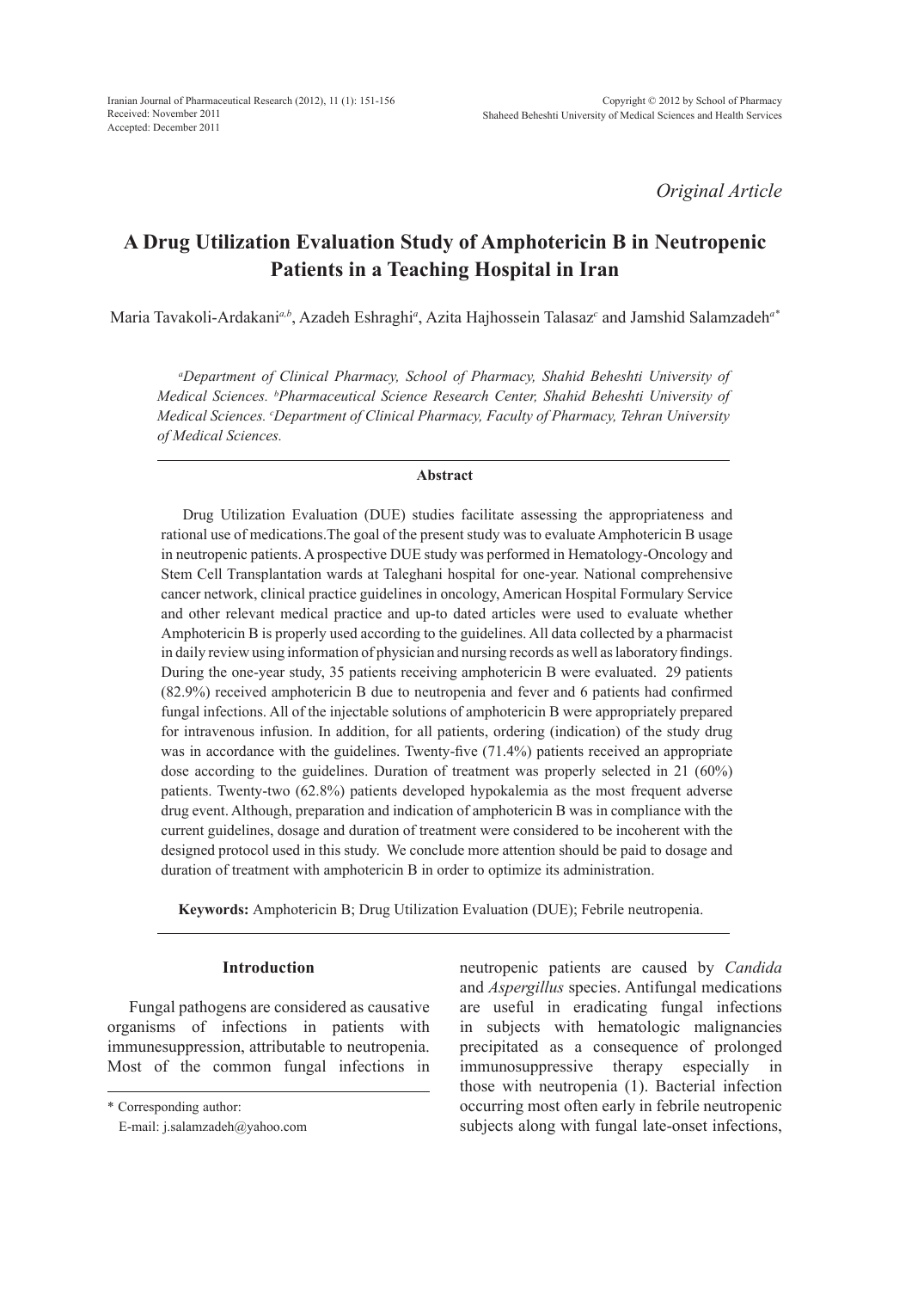lead to a high rate of morbidity and mortality among neutropenic patients undergoing chemotherapy. In 1980s empiric therapy with Amphotericin B was considered in severe fungal infections in neutropenic patients. Until recently, it is administered as a standard strategy in neutropenic patients with fever unresponsive to broad spectrum antibiotics (2, 3). Amphotericin B desoxycholate, or conventional amphotericin B, is an effective antifungal treatment in serious fungal infections including *Candida*  and *Aspergillus* species, *Coccidio idesimmitis, Histoplasmaca psulatum, Blastomyces dermatitidis, Cryptococcus neoformans* and *Sporothrix schenckii*. It has activity against fungal infections in immunocompromised patients who are neutropenic (4). Adverse effects consisting of pyrexia, rigors, phlebitis, myalgias, malaise, nausea, vomiting, hepatotoxicity and hypokalemia are common with amphotericin B. Amphotericin B administration may result in nephrotoxicity that is dose dependent. Damageto renal tubules as a result of amphotericin administration can lead to acute kidney injury (AKI) (5). AKI was reported in 49% to  $65\%$  of patients receiving amphotericin B.

Although the effectiveness of DUE programs has yet to be established, drug utilization evaluation (DUE) studies are still used to identify variability in drug use as well as to support interventions that will improve patient outcomes (6).

Due to the frequency of renal toxicity and other side effects associated with amphotericin B (7), we conducted a drug use evaluation (DUE) study to determine whether its administration for empirical antifungal therapy in neutropenic patients is according to the approved guidelines.

### **Experimental**

## *Patients and methods*

This prospective drug utilization study was carried out at Taleghani hospital affiliated to Shahid Beheshti Medical University, Tehran, Iran between 2008 and 2009 on 35 patients who were hospitalized in bone marrow transplantation (BMT), and oncology -hematology wards. A questionnaire was prepared based on American hospital formulary service (AHFS) and other

reliable articles. This questionnaire included patients' demographic data such as age, sex, drug history, medical background, and laboratory tests before treatment's initiation. Blood urea nitrogen (BUN), creatinine, potassium level, magnesium level, and complete blood count (CBC) were the documented laboratory tests. The type of infection, patients' vital signs during infusion, any adverse drug reactions in the treatment course, and culture results were recorded in the prepared questionnaire. Also a predefined protocol based on national comprehensive cancer network (NCCN) criteria was utilized to assess the appropriateness of the neutropenic cancer patients' management (8). All patient- specific data were extracted by a pharmacist observation and daily review using information of physician orders, nursing records, laboratory findings and patient's interview. Patients were followed up until the end of treatment course. Collected data entered the computer softwares of Excel 2007 and SPSS (version 17) for descriptive analysis.

## **Results**

During one year period, 35 neutropenic patients including 20 males (57.14%) and 15 females (42.86%) with mean  $\pm$  SD age of  $41.88 \pm 12.58$  years (range 19 to 65 years) were evaluated. Three (8.57%) patients were from the BMT ward. Six patients had proven fungal infections including 2 (5.71%) mucormycosis, 3 (8.57%) aspergillosis and 1(2.86%) candidasis. Distribution of patients based on their underlying disease was shown in Table 1. Frequency of co-morbid conditions in included patients was shown in Table 2. Test dose was administered in all of the patients while monitoring vital signs was performed only in 3 (8.75%) transplanted patients. With regard to the dosing, 25 (71.43%) patients received appropriate doses complying with the guidelines whereas dosing in 10 (28.57%) cases was inappropriate, of them 5 (14.28%) cases received higher doses and 5 (14.28%) patients were administered doses lower than the recommonded dose. The period of amphotericin administration was in accordance with the guidelines. Amphotericin B was administered at doses ranging from 0.5 mg/kg/day to 1.5 mg/kg/day with the median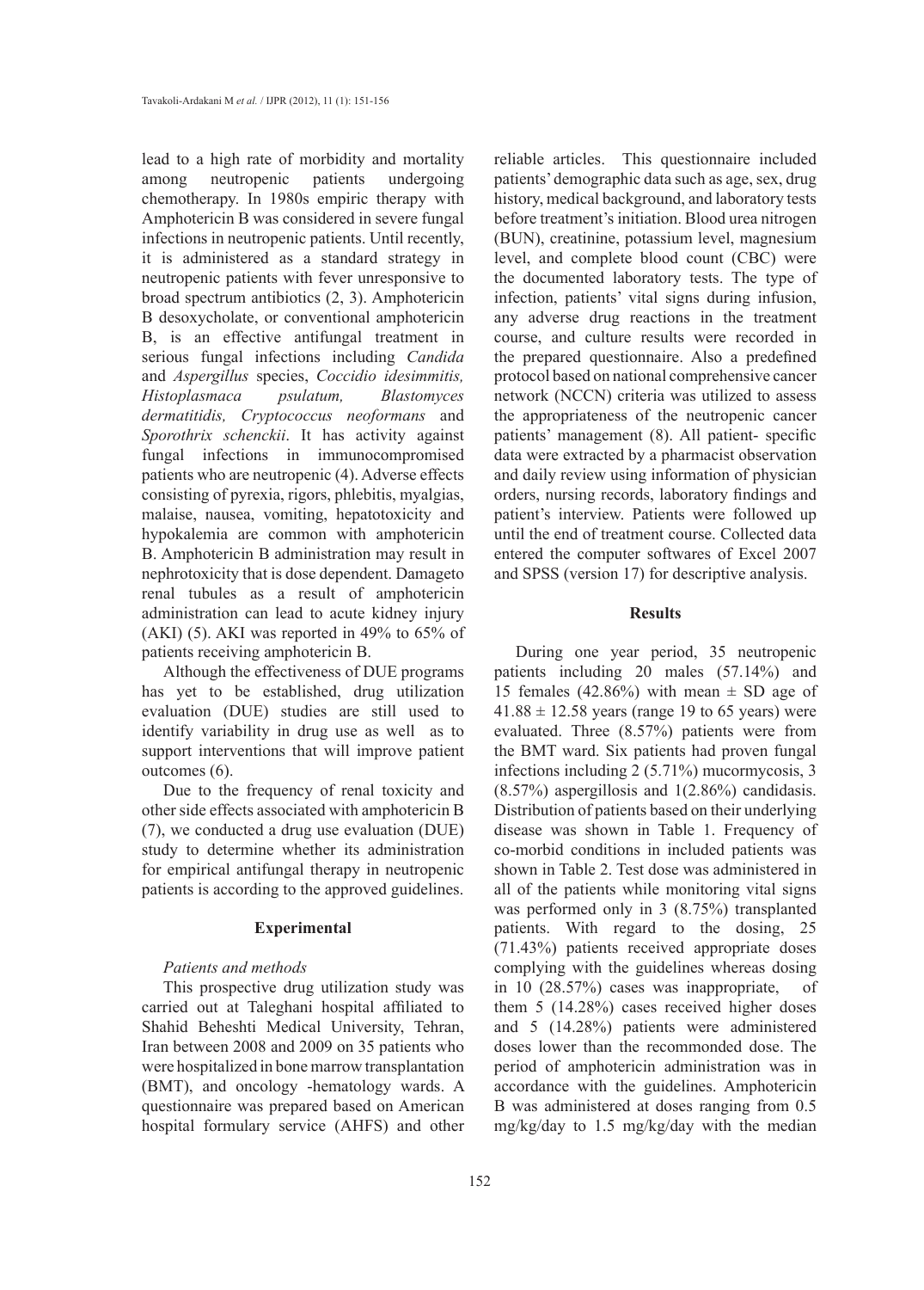**Underlying disease Type of disease Frequency (%) Solid tumor Neck tumor 1 (2.9)** Blood disease Acute lymphoblastic leukemia 11 (31.4) Acute myeloid leukemia 11 (31.4) Lymphoma 8 (22.9) Multiple myeloma 2 (5.7) Aplastic anemia 1 (2.9) Myelofibrosis 1 (2.9)

**Table 1.** Frequency and percentages of underlying disease in included patients ( $n = 35$ ).

of 1.02 mg/kg/day. Total administered dose of this agent had a median (range) of 50 mg (20-40 mg). Treatment duration with amphotericin B was varied from 1 to 67 days with mean  $\pm$  SD  $(19.4 \pm 14.4 \text{ days})$ . Duration of amphotericin B treatment according to NCCN guidelines was appropriately scheduled for 21 (60%) patients. From 14 individuals with improper duration of treatment, 7 patients received amphotericin B longer than periods justified by guidelines.

From 35 patients, 5 (14.28%) patients expired due to underlying blood disorder and 1(2.86%) patient died from aspergillosis. Deteriorating renal function (increase in serum creatinine and BUN) was observed in 9 (25.71%) patients. Five (55.55%) of them received amikacin and vancomaycin simultaneously with amphotericin. Vancomycin and amikacin were administered concomitantly in 29 (60.42%) and 6 (12.5%) patients, respectively. Documentation of culture results during therapy was performed in all transplanted patients but not in other neutropenic individuals. Fever resolved in 23 (65.7%) patients receiving amphotericin B as an empirical therapy. In patients whose fever was not resolved, 6 (17.14%) patients had received the drug for a shorter time-period due to the occurrence of adverse effects in 3 (8.57%) patients and early discharge before fever resolution in 3 other patients. Electrolytes imbalances and infusion related reactions were the most common adverse effects seen with amphotericin. The frequency of all detected adverse events was shown in Table 3.

## **Discussion**

Antifungal agents are administered as empirical therapy in neutropenic patients.

Empirical antifungal therapy is initiated for the patients with persistent fever unresponsive to broad-spectrum antibiotic therapy (9). The results of our study showed that although usage of amphotericin B was mostly in accordance with reliable guidelines, however, dosage and duration of treatment were not appropriate in some patients. As mentioned in the guidelines, the dosage of amphotericin B in empirical therapy of febrile neutropenic patient is 0.5 to 0.7 mg/kg/d (10) and the recommended duration of empirical antifungal therapy is two weeks in stabilized patients (2). According to the result of this study, the dosage and duration of amphotericin B administration were inconsistent with the protocols in %29 and %40 of cases, respectively. Unlike our findings, in a study conducted by Pablo *et al.* (11) that compared conventional amphotericin B with the liposomal formulation, they observed that all patients received appropriate dosage. Moreover, in another study by Jeon *et al.* (12) the dosage and duration of treatment of patients with amphotericin B were in accordance with the recommended guidelines. In several other studies the dosage and duration of treatment of amphotericin B were shown to be appropriate (13-16). Improper dosage and duration of therapy with amphotericin B can be classified into two categories of prescribing high or low total cumulative doses of amphotericin. In case of administration of higher doses or prolonged courses of treatment, patients are at higher risk of developing adverse drug events as well as the potential harm due to high levels of amphotericin. Conversely, frequency of breakthrough infection increased by prescribing lower dose and duration of therapy. Furthermore, fever and neutropenia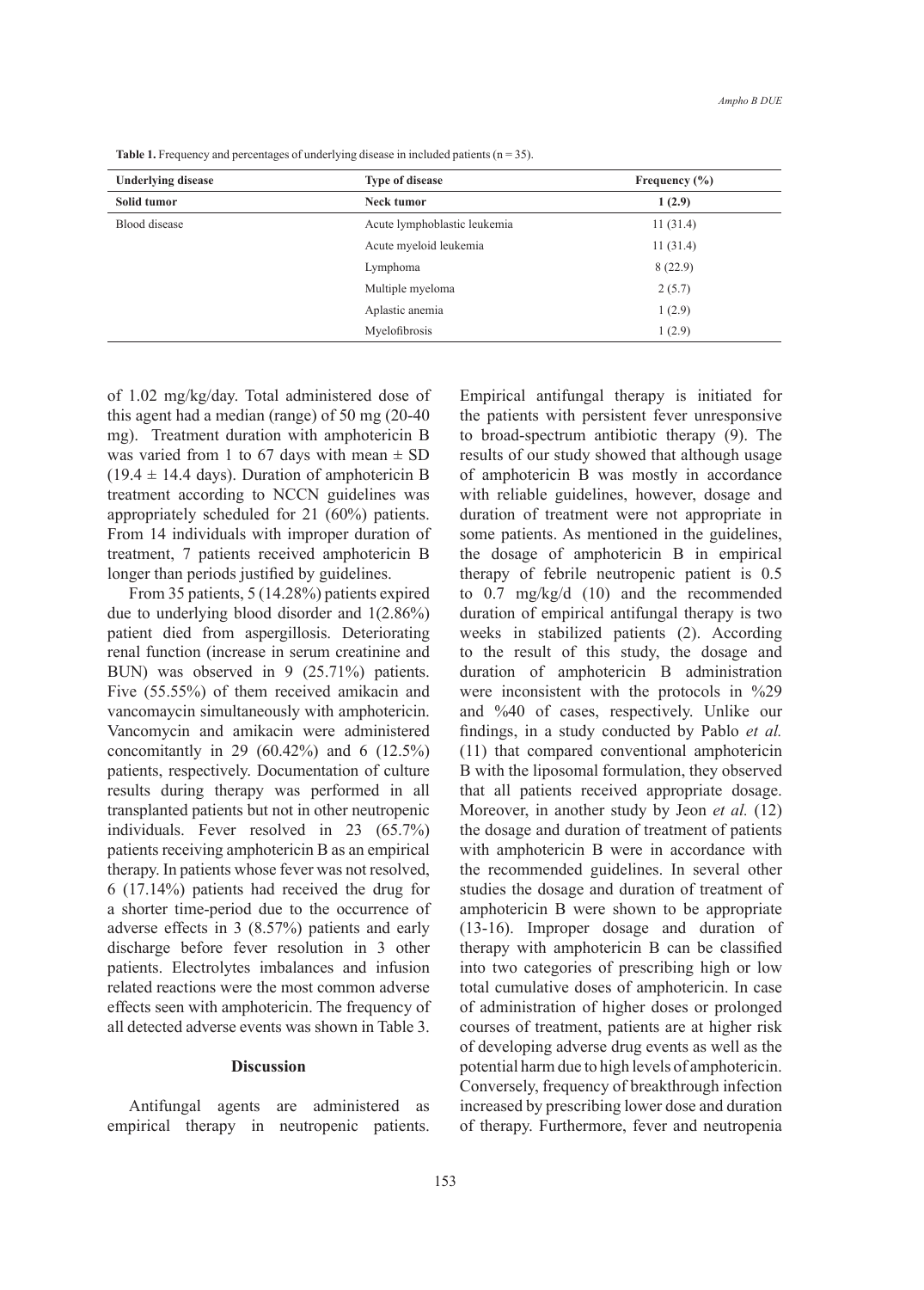**Table 2.** Frequency of concurrent diseases in enrolled patients  $(n = 35)$ .

| Comorbidity     | Frequency $(\% )$ |
|-----------------|-------------------|
| No comorbidity  | 27(77.1)          |
| Heart failure   | 4(11.4)           |
| <b>Diabetes</b> | 1(2.9)            |
| Hyperthyroidism | 1(2.9)            |
| Asthma          | 1(2.9)            |
| Peptic ulcer    | 1(2.9)            |

were not resolved with lower dose and shorter duration of amphotericin B therapy as seen in six patients in the present study. Due to the importance of neutropenic fever management in patients with cancer, the related health care system professionals should be familiar with the appropriate dosage and duration of amphotericin B administration as outlined in the guidelines. The result of our study showed that the physicians were not aware of guidelines regarding rational use of amphotericin B. This could be achieved by the attendance of clinical pharmacists in oncology and hematology wards during administration of amphotericin B in special patients. Consequently, better outcome and less adverse effects may be observed in the management of febrile neutropenia. The disparancy in the result of this study compared with those in other countries can be described partly by the fact that clinical pharmacy is a novel profession in Iran and lots of hospitals lack trained pharmacists.

As mentioned in the guidelines, monitoring the patient›s vital signs should be done every fifteen minutes prior to initiating amphotericin B treatment during test dose and then blood pressure and temperature should be recorded every 2 h during the infusion (17). In our study the evaluation of vital signs was only performed in patients hospitalized in BMT ward. This could be explained by the presence of clinical pharmacist in this ward as a part of health care team. However, as cardiac arrhythmia and infusion –related reactions appear to be associated with dose and infusion rate, monitoring of vital signs is crucial (18). Clinical pharmacists can arrange joint meetings with health care providers and explain the significance of monitoring patients

during infusion of amphotericin B. Confirmed by several studies, presence of clinical pharmacy services in hospitals can further make the usage of drugs more rational and in compliance with the guidelines (19, 20).

Renal dysfunction is a frequent adverse drug phenomenon in patients receiving amphotericin B. The incidence of mild to moderate nephrotoxicity as a result of amphotericin B administration is approximately 50%, but the rate of severe toxicity is low (8%) and occurred when other nephrotoxic drugs administered concomitantly (7). As monitoring of renal function was a routine task in the hematology oncology and BMT wards, the detection of renal dysfunction was rapidly taken place. In our study, amphotericin B was administered simultaneously with vancomycin and amikacin in 29 and 6 patients, respectively, however fortunately only five patients on these combinations developed renal dysfunction. Confirming our findings, other studies also showed drug interactions of ampotericin B in cancer patients receiving other nephrotoxic drugs including vancomycin, cisplatin, amikacin and furosemide at the same course of treatment (20, 21). As cancer patients are prone to drug-drug interactions due to polypharmacy, the identification of patients at risk for amphotericin B induced nephrotoxicity and implementing supportive managements should be considered.

Although empiric antifungal therapy for management of neutropenic fever in patients unresponsive to antibiotics should be considered because of their susceptibility to invasive fungal infections, however decisions made on continuation of antifungal treatment should be judged based on the documented results of obtained cultures (8, 22). Nevertheless, in our study documentation of culture result was only performed in BMT patients. The importance of obtaining cultures should be emphasized to be sure of antifungal therapy duration appropriateness.

In conclusion, our findings revealed that usage of amphotericin B in the Hematology-Oncology and Stem Cell Transplantation wards of the study hospital was not fully appropriate and according to the guidelines. As the management of febrile neutropenia in cancer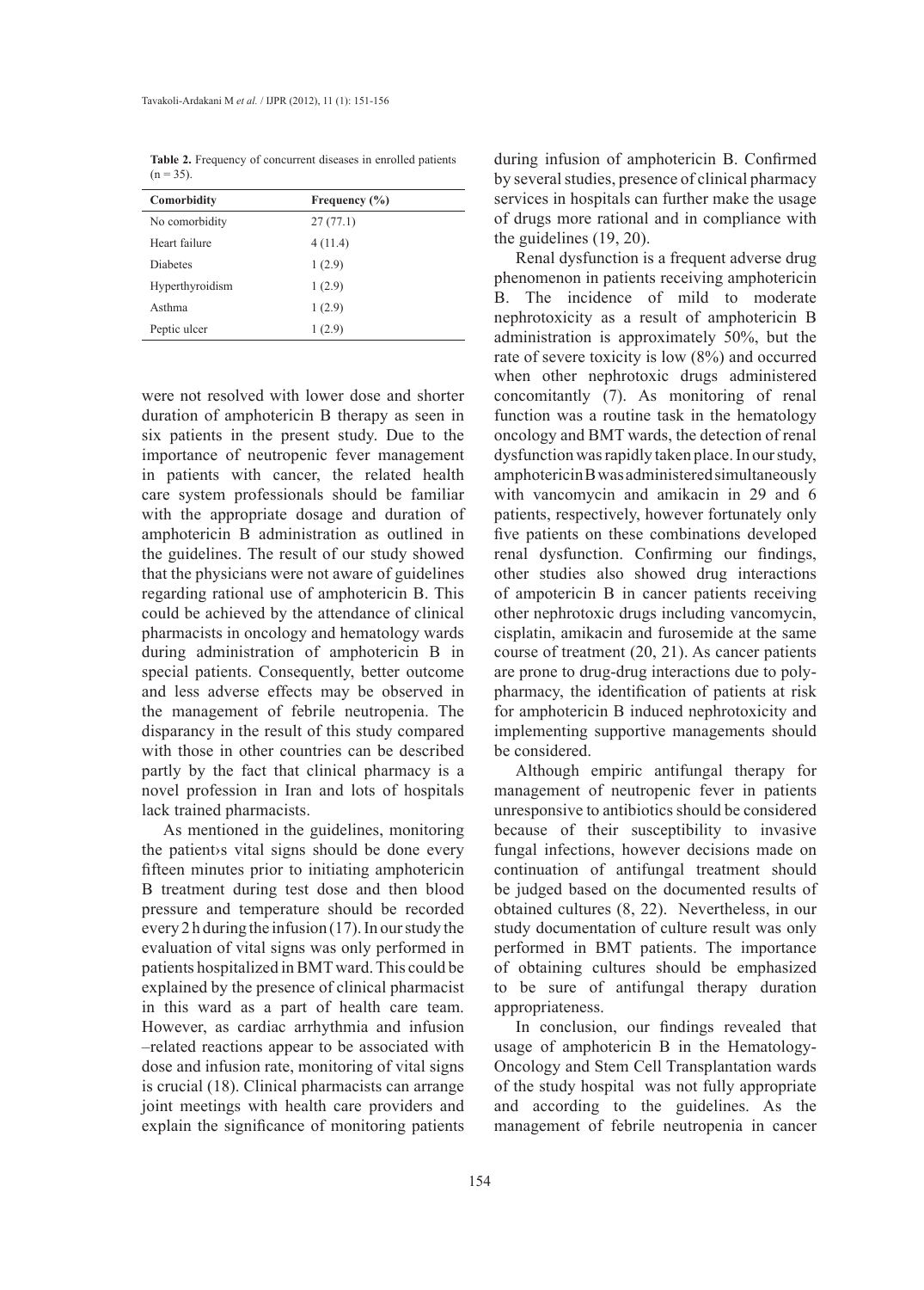| <b>Table 3.</b> Frequency and percentage of adverse drug reactions |  |  |
|--------------------------------------------------------------------|--|--|
| observed with amphotericin B.                                      |  |  |

| Side effects      | Type of side effects  | Frequency $(\% )$ |
|-------------------|-----------------------|-------------------|
|                   | Fever                 | 8(22.8)           |
|                   | Chills                | 8(22.8)           |
| Infusion -related | Nausea                | 9(25.7)           |
|                   | Vomiting              | 9(25.7)           |
|                   | Headache              | 8(22.8)           |
| Cardiovascular    | Hypotension           | 18 (51.4)         |
| Gastrointestinal  | Loss of appetite      | 16(45.7)          |
|                   | Diarrhea              | 5(14.2)           |
| Electrolyte       | Hypokalemia           | 22 (62.8)         |
| disturbances      | Hypomagnesia          | 20(57.1)          |
|                   | Fatigue               | 4(11.4)           |
| Nervous system    | <b>Dizziness</b>      | 1(2.8)            |
|                   | Insomnia              | 13(37.1)          |
|                   | Peripheral neuropathy | 3(8.5)            |
| Musculoskeletal   | Pain                  | 7(20)             |
| Skin              | Pruritus              | 2(5.7)            |

patients is a crucial issue, health care providers' awareness of antifungal drugs administration in particular amphotericin B monitoring and dosing schedules seems to be essential. Attendance of a clinical pharmacist along with education of nursing staff and monitoring of parameters according to current guidelines and updated protocols can minimize adverse effects and improve treatment outcomes.

## **Acknowledgement**

The authors of this paper, which is a production of a Pharm.D. student thesis, would like to thank all personnel and nursing staff of the medical records department and oncology/ hematology and BMT ward of the Taleghani hospital, Tehran, Iran.

#### **References**

- (1) Kannagara S. Management of febrile neutropenia. *Commun. Oncol.* (2006) 3: 585-91.
- Freifeld AG, Bow EJ, Sepkowitz KA, Boeckh MJ, Ito (2) JI, Mullen CA, Raad II, Rolston KV, Young JA and Wingard JR. Clinical practice guideline for the use of antimicrobial agents in neutropenic patients with cancer: 2010 Update by the Infectious Diseases Society of America. *Clin. Infect. Dis.* (2011) 52: 427-31.
- Winston DJ, Hathorn JW, Schuster MG, Schiller (3) GJ and Territo MC. A multicentre, randomized trial of fluconazole versus amphotericin B for empiric

antifungal therapy of febrile neutropenic patients with cancer. *Am. J. Med.* (2000) 108: 282-9.

- (4) Kontoyiannis DP and Lewis RE. Antifungal drug resistance of pathogenic fungi. *Lancet* (2002) 30: 1135-44.
- Girois SB, Chapuis F, Decullier E and Revol BG. (5) Adverse effects of antifungal therapies in invasive fungal infections: review and meta-analysis. *Eur. J. Clin. Microbiol. Infect. Dis.* (2005) 24: 119-30.
- Fahimi F, Baniasadi S, Behzadni N, Fatemeh Varahram (6) F and Leila Ghazi Tabatabaie LG. Enoxaparin Utilization Evaluation: an observational prospective study in medical inpatients. *Iranian J. Pharm. Res*. (2008) 7: 77-82.
- Luber AD, Maa L, Lam M and Guglielmo BJ. Risk (7) factorsfor amphotericin B–induced nephrotoxicity. *J. Antimicrob. Chemother.* (1999) 43: 267–71.
- (8) Prevention and treatment of cancer-related Infections. *National Comprehensive Cancer Network Clinical Practice Guidelines in Oncology.* [serial online] [cited 2010 April 19], Screen]. Available from: URL:http:// www.nccn.org/professionals/physician\_gls/PDF/ infections.pdf.
- (9) Stevens DA. Diagnosis of fungal infections: current status. *J. Antimicrob. Chemother.* (2002) 49: 11-9.
- $(10)$  Sharma A and Lokeshwar N. Febrile neutropenia in haematological malignancies. *J. Postgrad. Med.* (2005) 51: 42-8.
- Pablo JC. Liposomal amphotericin B versus (11) conventional amphotericin B in the empirical treatment of persistently febrile neutropenic patients. *J. Antimicrob. Chemother.* (2002) 49: 81-6.
- (12) Jeon GW, Koo SH, Lee JH, Hwang JH, Kim SS, Lee EK, Chang W, Chang YS, Park WS. Jeon GW, Koo SH, Lee JH, Hwang JH, Kim SS, Lee EK, Chang W, Chang YS and Park WS. A comparison of AmBisome® to amphotericin b for treatment of systemic candidiasis in very low birth weight infants. *Yonsei. Med. J.* (2007) 48: 619-26.
- (13) Van>t Wout JW, Novakova I, Verhagen CA, Fibbe WE, de Pauw BE and van der Meer JW. The efficacy of itraconazole against systemic fungal infection in neutropenic patients: a randomized comparative study with amphotericin B. *J. Infect.* (1991) 22: 45-52.
- Park SH, Choi SM, Lee DG, Choi JH, Yoo JH, Min WS (14) and Shin WS. Intravenous itraconazole vs amphotericin B deoxycholate for the empirical antifungal therapy in patients with persistent neutropenic fever*. Korean J. Intern. Med.* (2006) 21: 165-72.
- Winston DJ, Halthon JW, Schuster MG, Schiller GJ (15) and Territo MC. A multicenter randomized trial of fluconazol vs amphotericin B for empiric antifungal therapy of febrile neutropenic patients with cancer. *Am. J. Med.* (2000) 108: 282-9.
- $(16)$  Malik IA, MoidI, Aziz Z, Khan S and Suleman M. A randomized comparison of fluconazole with ampotericin B as empirical antifungal agents in cancer patients with prolonged neutropenia. *Am. J. Med.* (1998) 105: 478-83.